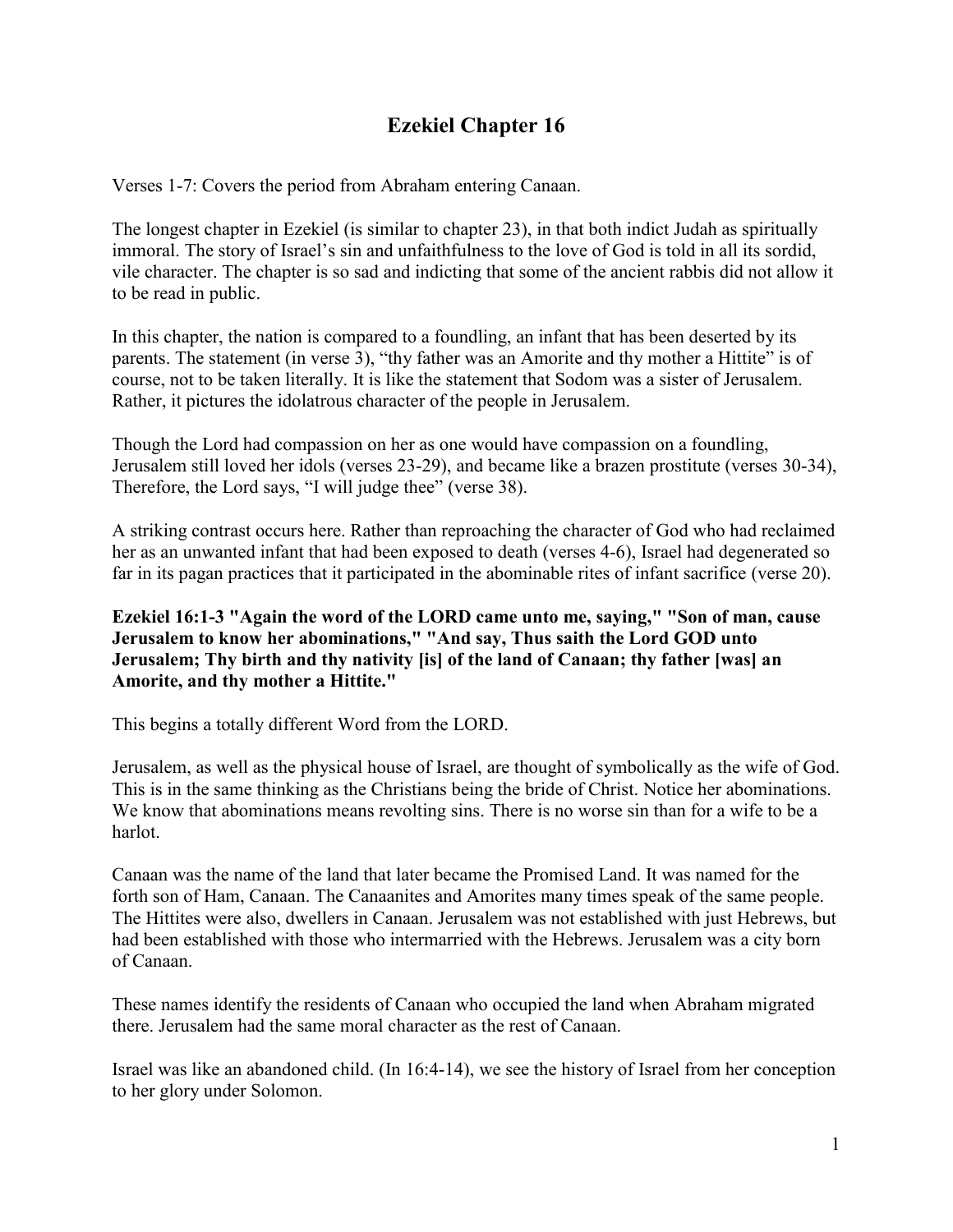**Ezekiel 16:4-5 "And [as for] thy nativity, in the day thou wast born thy navel was not cut, neither wast thou washed in water to supple [thee]; thou wast not salted at all, nor swaddled at all." "None eye pitied thee, to do any of these unto thee, to have compassion upon thee; but thou wast cast out in the open field, to the loathing of thy person, in the day that thou wast born."**

Israel, in the day of its birth, was unwanted and uncared for. Actually, this is probably speaking of the Israelite nation being born in captivity. This speaks of a baby, whose birth mother has abandoned it and it was not even cared for by others. They were not a clean nation. They were not even washed with salt (preserved). They were naked, not wrapped in swaddling clothes.

# **Ezekiel 16:6 "And when I passed by thee, and saw thee polluted in thine own blood, I said unto thee [when thou wast] in thy blood, Live; yea, I said unto thee [when thou wast] in thy blood, Live."**

God looked on this wretched family, and told them to live. They were polluted, because they were not living the way God had intended. They were in the land of Egypt (symbolic of the world). This was an evil land of many false gods. God looked down upon them, and told them to live.

The time intended here is probably the patriarchal period of Abraham, Isaac, and Jacob, when God formed His people.

# **Ezekiel 16:7 "I have caused thee to multiply as the bud of the field, and thou hast increased and waxen great, and thou art come to excellent ornaments: [thy] breasts are fashioned, and thine hair is grown, whereas thou [wast] naked and bare."**

A baby comes into the world naked and bare. This is speaking of a time beyond that, when they have begun to mature. Just a handful of Jacob's family went into Egypt, and approximately 2 to 3 million came out of Egypt. God saw them, and sent them a deliverer, Moses. We see that they are spoken of here, as a maiden who is taking shape as a woman.

Verses 8-14: Is best taken as the time from the Exodus through David's reign.

**Ezekiel 16:8 "Now when I passed by thee, and looked upon thee, behold, thy time [was] the time of love; and I spread my skirt over thee, and covered thy nakedness: yea, I sware unto thee, and entered into a covenant with thee, saith the Lord GOD, and thou becamest mine."**

"The time of love": This refers to the marriageable state. Spreading his "wing" was a custom of espousal and indicates that God entered into a covenant with the young nation at Mr. Sinai. Making a covenant signifies marriage, the figure of God's relationship to Israel.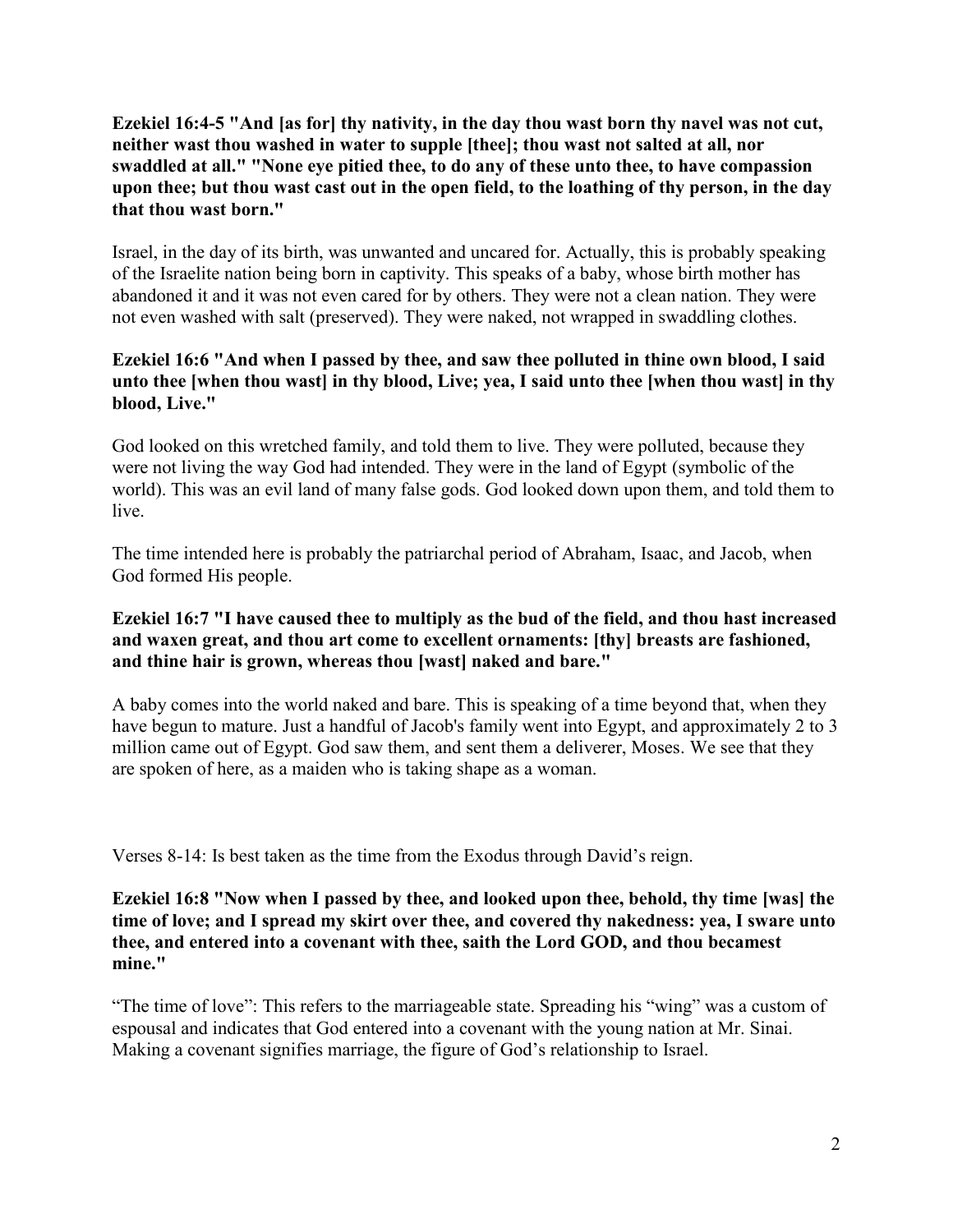God, through the ten plagues on Egypt, got them released. They became His own. The skirt thrown over them, covering their nakedness, was a sign of marriage. They had become His wife. The covenant made between God and Israel, made Him their God and them His people.

Chapter 24 of Exodus speaks of this covenant sealed with blood. The children of Israel agreed to that covenant. I will give just a little of that here.

Exodus 24:3: "And Moses came and told the people all the words of the LORD, and all the judgments: and all the people answered with one voice, and said, All the words which the LORD hath said will we do." From that moment on, they were His.

From verses 9-14: These gifts were marriage gifts customarily presented to a queen. The crowning may refer to the reigns of David and Solomon, when Jerusalem became the royal city. Israel was actually a small kingdom but with a great reputation. This refers to the time for Joshua's conquest of Canaan through David's reign and into Solomon's time.

# **Ezekiel 16:9 "Then washed I thee with water; yea, I thoroughly washed away thy blood from thee, and I anointed thee with oil."**

"Washing" and "anointing" were both symbols of the marriage. This is similar to the washing (baptizing), and anointing with oil (Holy Spirit), that Christians participate in, when they accept Jesus as their bridegroom.

# **Ezekiel 16:10 "I clothed thee also with broidered work, and shod thee with badgers' skin, and I girded thee about with fine linen, and I covered thee with silk."**

These items mentioned are things in the tabernacle in the wilderness. They, also, speak of the beautiful garments God clothes His bride with. The fine linen symbolizes righteousness. Broidered work speaks of the beauty, and the silk speaks of the softness. Badgers skin shows that their feet are protected with leather.

# **Ezekiel 16:11 "I decked thee also with ornaments, and I put bracelets upon thy hands, and a chain on thy neck."**

The children of Israel spoiled the Egyptians, and wore necklaces, earrings, and bracelets made with gold into the wilderness.

Exodus 12:35-36 "And the children of Israel did according to the word of Moses; and they borrowed of the Egyptians jewels of silver, and jewels of gold, and raiment:" "And the LORD gave the people favor in the sight of the Egyptians, so that they lent unto them [such things as they required]. And they spoiled the Egyptians."

#### **Ezekiel 16:12 "And I put a jewel on thy forehead, and earrings in thine ears, and a beautiful crown upon thine head."**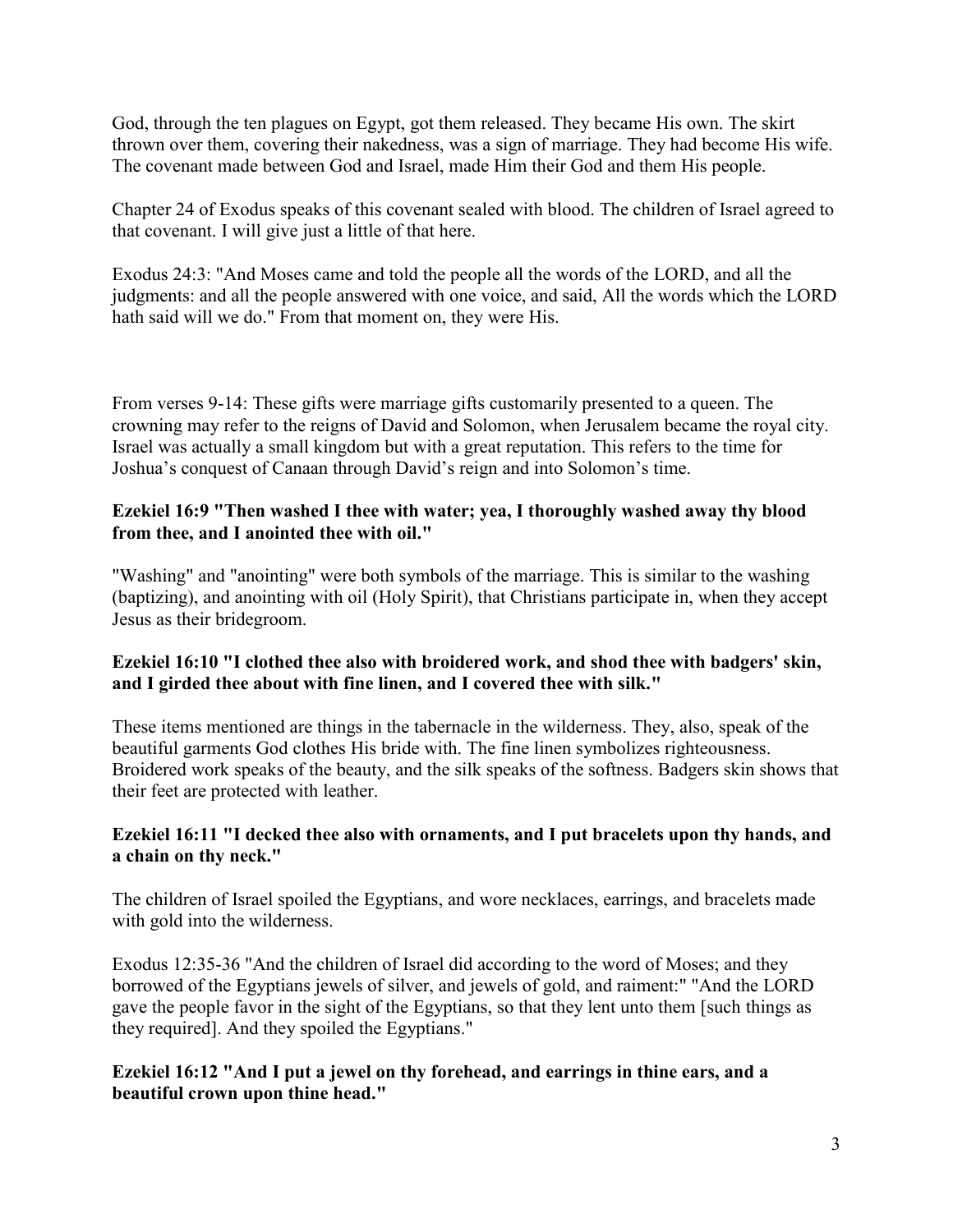We know that Egyptian women wore jewels in the center of their foreheads. All of this is speaking of the vast wealth the Israelites brought out of Egypt.

## **Ezekiel 16:13 "Thus wast thou decked with gold and silver; and thy raiment [was of] fine linen, and silk, and broidered work; thou didst eat fine flour, and honey, and oil: and thou wast exceeding beautiful, and thou didst prosper into a kingdom."**

This is speaking of the magnificence of Jerusalem when the Israelites reached their height in the reign of David and Solomon. They were favored above all the nations around them. All of the things mentioned were part of their everyday fare.

# **Ezekiel 16:14 "And thy renown went forth among the heathen for thy beauty: for it [was] perfect through my comeliness, which I had put upon thee, saith the Lord GOD."**

This is speaking of the time of Solomon, when the temple was a thing to behold. People from other countries came to see the beauty in Jerusalem. Even the queen of Sheba came to see the beauty. God had blessed them beyond their wildest dreams.

Verses 15-19: We see a general summary of the nation's idolatry as she gave herself to the religious practices of the Canaanites. Every gracious gift from God was devoted to idols.

# **Ezekiel 16:15 "But thou didst trust in thine own beauty, and playedst the harlot because of thy renown, and pouredst out thy fornications on every one that passed by; his it was."**

The spiritual adultery began in the time of Solomon, when he made places of worship to please his foreign wives. Many of them were idolaters. Not only did Solomon build the temple for God, but built for the false gods of his wives, as well.

# **Ezekiel 16:16 "And of thy garments thou didst take, and deckedst thy high places with divers colors, and playedst the harlot thereupon: [the like things] shall not come, neither shall it be [so]."**

These high places were places of idolatrous worship. They had decorated them with beautiful tapestry. They committed spiritual adultery by worshipping these false gods.

#### **Ezekiel 16:17 "Thou hast also taken thy fair jewels of my gold and of my silver, which I had given thee, and madest to thyself images of men, and didst commit whoredom with them,"**

At one time, they had been the richest country in the world. God had blessed them with silver and gold. They had taken the gifts of gold and silver God had given them, and formed gold and silver idols with them. This is the worst kind of spiritual adultery. We have talked, in previous lessons, about idols made with men's hands. An idol is a nothing.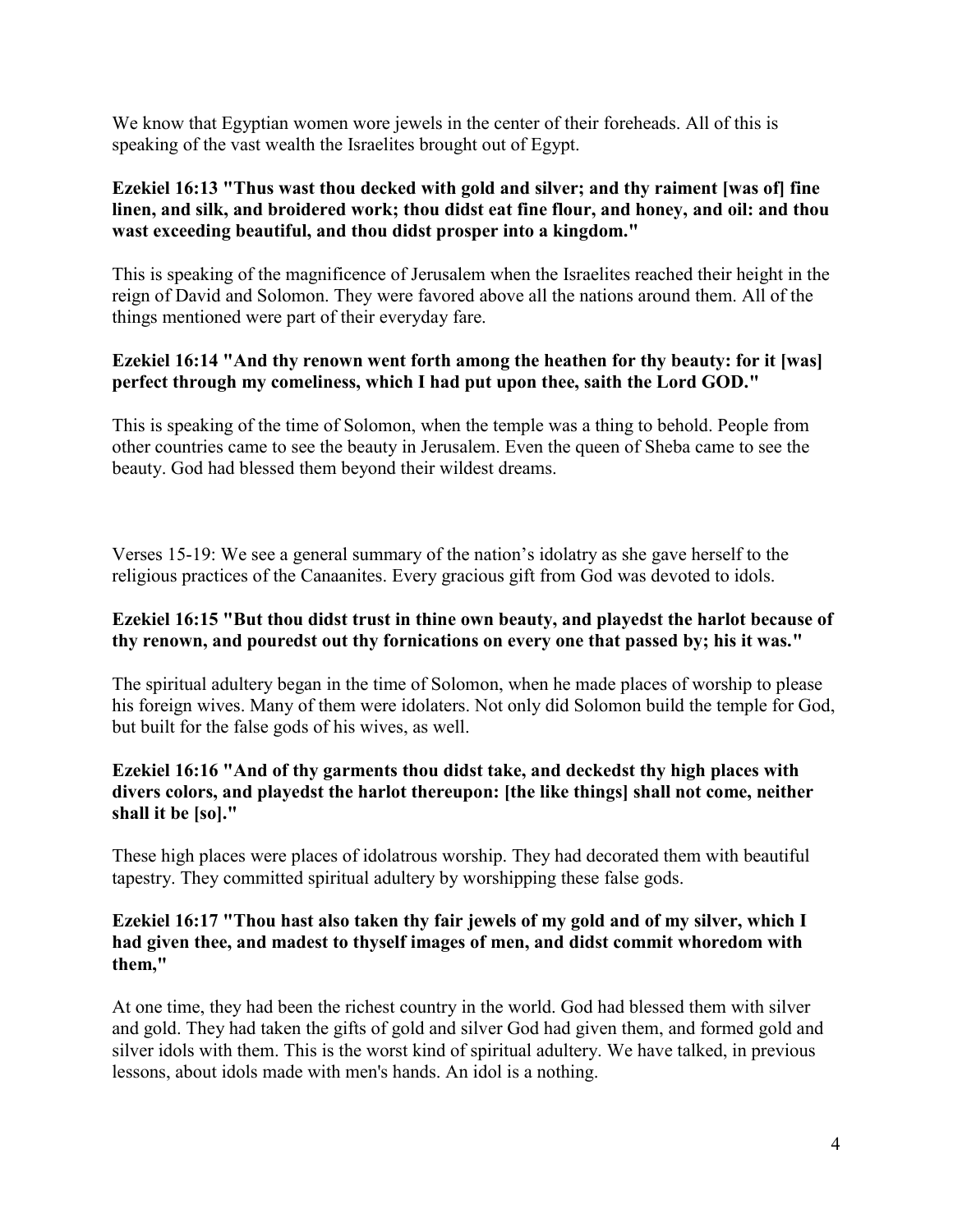#### **Ezekiel 16:18 "And tookest thy broidered garments, and coveredst them: and thou hast set mine oil and mine incense before them."**

The oil and the burning of incense symbolize prayers rising from man to God. This is especially evil to involve false gods in their prayers.

#### **Ezekiel 16:19 "My meat also which I gave thee, fine flour, and oil, and honey, [wherewith] I fed thee, thou hast even set it before them for a sweet savor: and [thus] it was, saith the Lord GOD."**

These gifts of God being offered in sacrifice to false gods, is the very height of idolatry. The sweet savor offering was for God alone.

#### **Ezekiel 16:20-21 "Moreover thou hast taken thy sons and thy daughters, whom thou hast borne unto me, and these hast thou sacrificed unto them to be devoured. [Is this] of thy whoredoms a small matter," "that thou hast slain my children, and delivered them to cause them to pass through [the fire] for them?"**

Children were a gift from God. The Hebrews had thought it a curse from God to be barren. This sacrificing of their most precious gift from God is horrible. The worship of Molech was involved in the sacrifice of children. The True God brings life, not death. These children, not only belonged to the parents, but were God's, as well. This is one of the worst forms of worshipping false gods.

To say that God had expressly forbidden this is an understatement. Still the children were burned until Josiah's abolition of it. It had been reinstated in Ezekiel's day.

Let's see this as its stated in Jeremiah:

Jeremiah 19:5-6. "They have built also the high places of Baal, to burn their sons with fire [for] burnt offerings unto Baal, which I commanded not, nor spake [it], neither came [it] into my mind:" "Therefore, behold, the days come, saith the LORD, that this place shall no more be called Tophet, nor The valley of the son of Hinnom, but The valley of slaughter."

Tophet. Hebrew uses the word toph for "drum." This was another name for the Valley of Hinnom, an East West valley at the south end of Jerusalem where, when children were burned in sacrifice to idols, drums were beaten to drown their cries. Rubbish from Jerusalem was dumped there and continually burned. The place became a symbol for the burning fires of hell, called Gehenna. It was to become a place of massacre.

**Ezekiel 16:22 "And in all thine abominations and thy whoredoms thou hast not remembered the days of thy youth, when thou wast naked and bare, [and] wast polluted in thy blood."**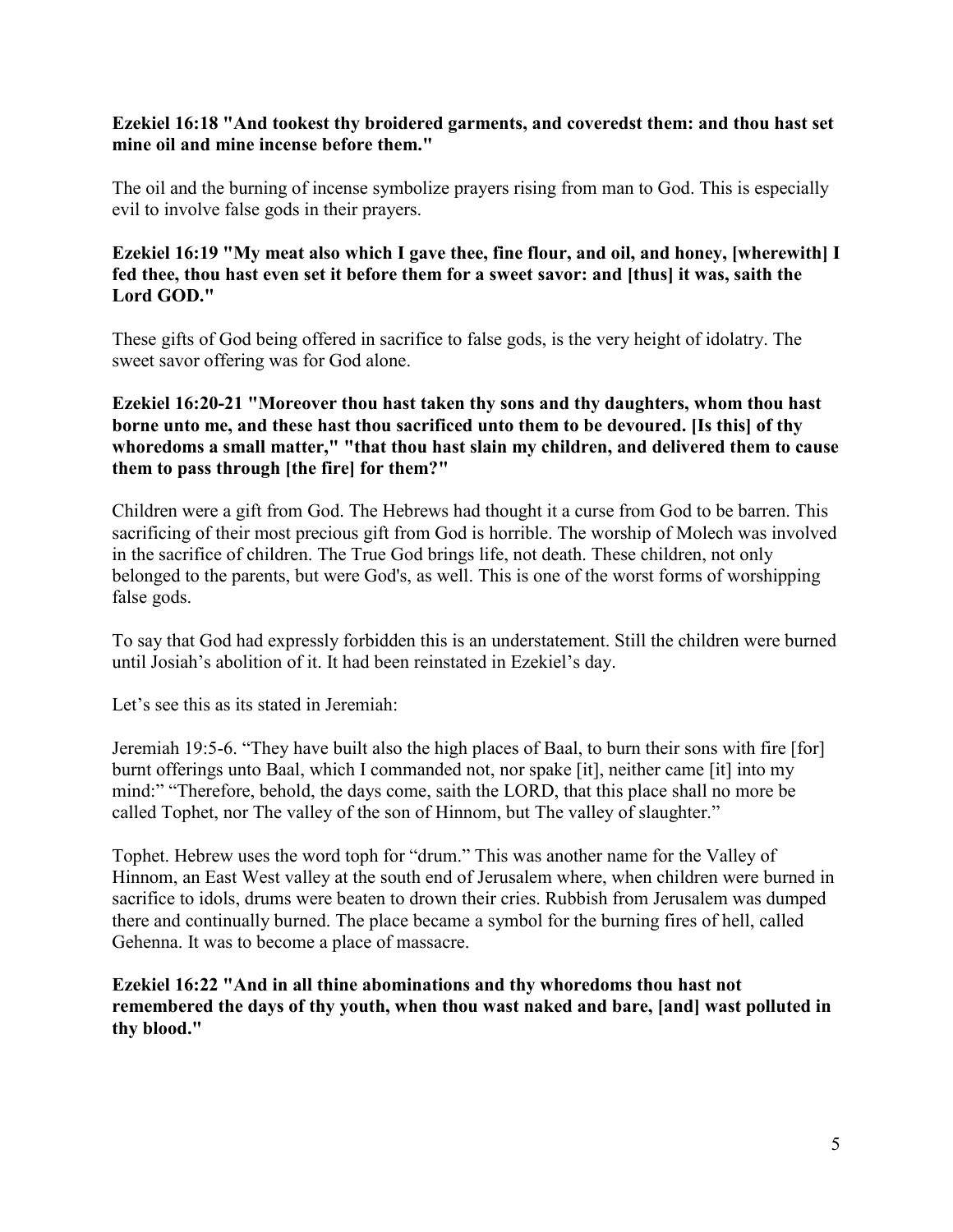None of these false gods came to their rescue, when they were slaves in Egypt. It was not one of these nothings that came and got them out of Egypt. God saw them in their worst estate, and loved them enough, to send them a deliverer.

Verses 23-30: This section, partly woe and partly lament, spoke to Judah's obsession with idolatry and her being influenced by Egypt, the Philistines, Assyria and Babylon.

# **Ezekiel 16:23 "And it came to pass after all thy wickedness, (woe, woe unto thee! saith the Lord GOD;)"**

God cannot overlook their unfaithfulness. These woes are for the punishment, which is coming for their unfaithfulness.

Consider what the 3 woes meant in the book of Revelation. One (in chapter 9 and two in chapter 11).

## **Ezekiel 16:24-25 "[That] thou hast also built unto thee an eminent place, and hast made thee a high place in every street." "Thou hast built thy high place at every head of the way, and hast made thy beauty to be abhorred, and hast opened thy feet to every one that passed by, and multiplied thy whoredoms."**

These high places, which seemed to be everywhere, were places of whoredom. In this particular case, this is spiritual whoredom.

From this, we see they were not guilty of worshipping one false god, but every one they were offered. They had picked up the ways of the evil ones around them. They were worshipping many false gods. Just as any beautiful girl, who becomes a harlot, they were now ugly and filled with sin.

# **Ezekiel 16:26 "Thou hast also committed fornication with the Egyptians thy neighbors, great of flesh; and hast increased thy whoredoms, to provoke me to anger."**

We have mentioned several times, that Egypt symbolized the world. This means they have become very worldly. They have taken up the ways of the Egyptians, who worshipped many false gods. All of this causes God to be very angry. He is like a jealous husband.

# **Ezekiel 16:27 "Behold, therefore I have stretched out my hand over thee, and have diminished thine ordinary [food], and delivered thee unto the will of them that hate thee, the daughters of the Philistines, which are ashamed of thy lewd way."**

The stretched out hand of God speaks of judgment. Their food supply has dwindled severely. Suddenly, God has cut the provisions for His adulterous wife (Israel).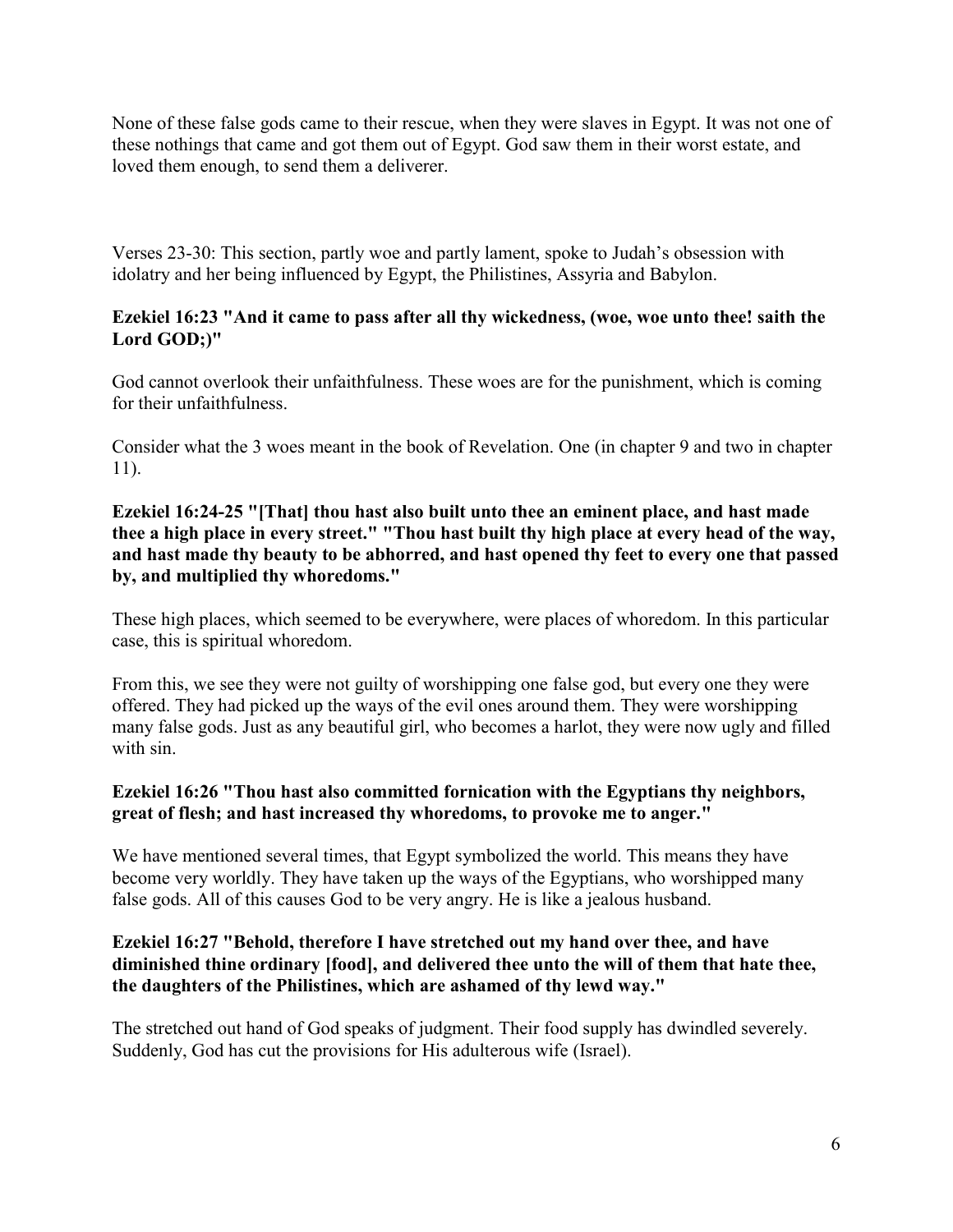The Philistines had always been the enemy of Israel. Even they knew that God's chastisement was upon the Jews because of their unfaithfulness.

#### **Ezekiel 16:28 "Thou hast played the whore also with the Assyrians, because thou wast unsatiable; yea, thou hast played the harlot with them, and yet couldest not be satisfied."**

Each one of the nations, like Assyria that they had made political agreements with, was as if they were saying God was not powerful enough to help them. They were depending on the arm, of man instead of the arm of God. They picked up the worship of everyone's false gods in all the countries they made agreements with.

## **Ezekiel 16:29 "Thou hast moreover multiplied thy fornication in the land of Canaan unto Chaldea; and yet thou wast not satisfied herewith."**

They even prostituted themselves with the Babylonians.

We are quickly brought back to the fact that Ezekiel is in captivity, when this is given. He is shaming them, because they still do not realize why they are in captivity. They are now worshipping the false gods of Chaldea.

# **Ezekiel 16:30 "How weak is thine heart, saith the Lord GOD, seeing thou doest all these [things], the work of an imperious whorish woman;"**

Their hearts are not stayed upon God. They have two-faced hearts. They are making deals with the devil. A whore is someone who is for hire. This is what is meant here. Their worship can be bought, for special favors. They are no longer a faithful wife. They are a whore.

Verses 31-34: Shows that it is wicked to solicit and then be paid for immorality. Israel engaged in far worst behavior, she solicited and even paid her idol consorts. This refers to the heavy tribute (taxes), Israel had to pay to the godless nations.

#### **Ezekiel 16:31 "In that thou buildest thine eminent place in the head of every way, and makest thine high place in every street; and hast not been as a harlot, in that thou scornest hire;"**

They are so deep into their sins, they no longer even have to be paid. They sin for free. They are freely running after all the false gods.

# **Ezekiel 16:32 "[But as] a wife that committeth adultery, [which] taketh strangers instead of her husband!"**

The sad thing is, she is now giving herself to strangers, instead of to her own husband, God.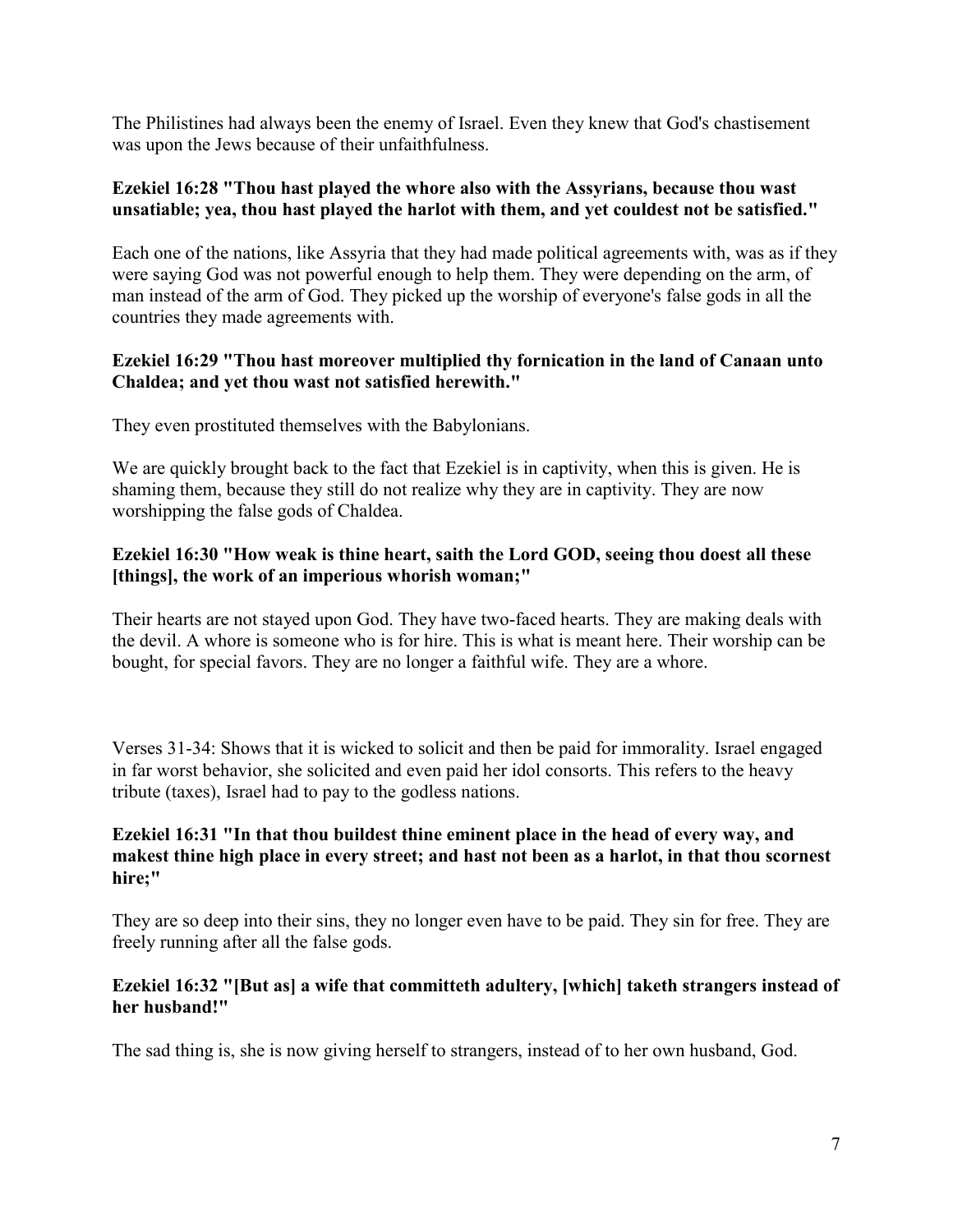# **Ezekiel Chapter 16 Questions**

| 1. | Cause Jerusalem to know her _________________.                                         |
|----|----------------------------------------------------------------------------------------|
| 2. | Who was Jerusalem, symbolically?                                                       |
| 3. | Who is the bride of Christ?                                                            |
| 4. | Thy birth and thy nativity is of ____________.                                         |
| 5. | Thy father was an ______________.                                                      |
| 6. | Thy mother was an ________________.                                                    |
| 7. | What did Canaan later become?                                                          |
| 8. | Verse 4 is speaking of what?                                                           |
| 9. | The years Jacob's family was in Egypt, seemed as if they were ___________ and _______. |
|    | 10. When did Israel become a nation?                                                   |
|    | 11. When God passed by them in Egypt, what did He say to them?                         |
|    | 12. Egypt is symbolic of the ________.                                                 |
|    | 13. The handful of Jacob's family that went into Egypt grew to approximately how many? |
|    | 14. What was the skirt being thrown over their nakedness a sign of?                    |
|    | 15. What had they become to God?                                                       |
|    | 16. "Washing" and "anointing" were symbols of the ________.                            |
|    | 17. What do these symbolize in the Christian?                                          |
|    | 18. The children of Israel spoiled Egypt, and took what with them into the wilderness? |
|    | 19. What is verse 13 describing?                                                       |
|    | 20. In what king's reign did Jerusalem attract the queen of Sheba?                     |
|    | 21. When did the spiritual adultery begin?                                             |
|    | 22. What had they made their idols of?                                                 |
|    | 23. What does the oil and the burning of incense symbolize?                            |

24. What was the name of the false god they sacrificed their children to?